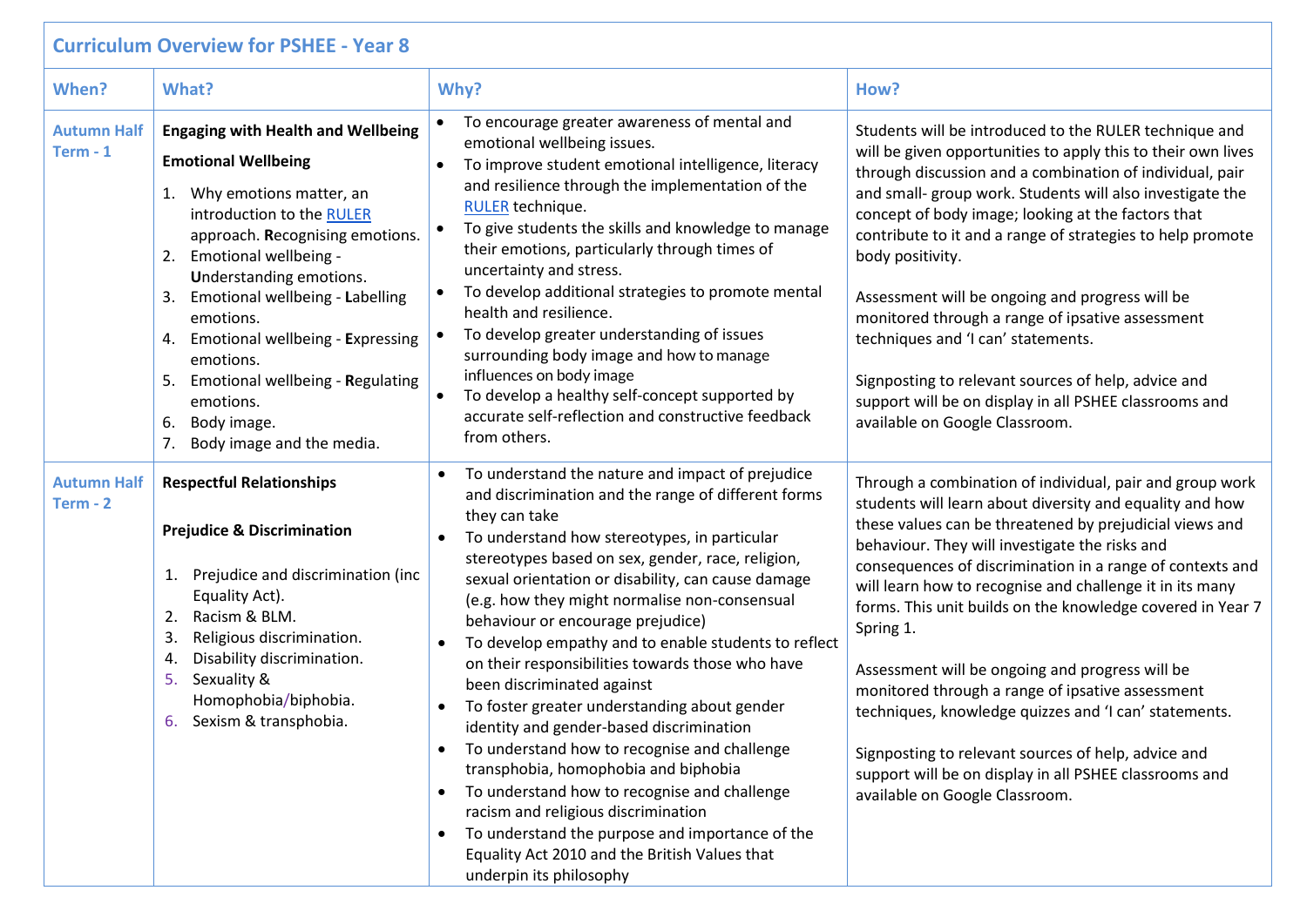| <b>Spring Half</b><br>$Term - 1$ | Aspiring to Live in the Wider World<br><b>Community, democracy and careers</b><br>1. Britishness and immigration.<br>2-3. Government and democracy.<br>4. Radicalisation and extremism.<br>5.Careers.<br>6.Careers.     | To understand the importance of 'British values' in<br>$\bullet$<br>relation to community cohesion.<br>To debate the notion of immigration<br>$\bullet$<br>To evaluate different forms of government, and<br>consider the purpose of the monarchy in the UK.<br>To understand the nature of extremism.<br>To understand how to recognise online grooming<br>$\bullet$<br>specifically in relation to extremism and<br>radicalisation.<br>To develop understanding of democracy through<br>planning an election campaign.<br>To understand their potential personal career<br>$\bullet$<br>motivators and work out what success looks like to<br>them.<br>To understand the meaning of key terminology<br>related to careers, including the recruitment process. | This unit builds on the work covered in Autumn 2 but has<br>a more political focus. A mixture of individual, pair and<br>group work will be used to investigate the notion of<br>democracy and how different types of government<br>operate. Students will apply this understanding to issues<br>surrounding immigration and they will also investigate the<br>risks and characteristics of radicalisation and extremism.<br>Assessment will be ongoing and progress will be<br>monitored through a range of ipsative assessment<br>techniques, knowledge quizzes and 'I can' statements.<br>There will also be a summative AfL task for this unit which<br>will involve students planning their own election<br>campaign.<br>Signposting to relevant sources of help, advice and<br>support will be on display in all PSHEE classrooms and<br>available on Google Classroom. |
|----------------------------------|-------------------------------------------------------------------------------------------------------------------------------------------------------------------------------------------------------------------------|-----------------------------------------------------------------------------------------------------------------------------------------------------------------------------------------------------------------------------------------------------------------------------------------------------------------------------------------------------------------------------------------------------------------------------------------------------------------------------------------------------------------------------------------------------------------------------------------------------------------------------------------------------------------------------------------------------------------------------------------------------------------|-------------------------------------------------------------------------------------------------------------------------------------------------------------------------------------------------------------------------------------------------------------------------------------------------------------------------------------------------------------------------------------------------------------------------------------------------------------------------------------------------------------------------------------------------------------------------------------------------------------------------------------------------------------------------------------------------------------------------------------------------------------------------------------------------------------------------------------------------------------------------------|
| <b>Spring Half</b><br>$Term - 2$ | <b>Engaging with Health and Wellbeing</b><br><b>Understanding and Managing Risk</b><br>1. Smoking and vaping.<br>2. Alcohol & peer pressure.<br>3-4. Legal and Illegal Drugs.<br>5. Knife safety.<br>6. Healthy Living. | To understand risk within the context of personal<br>$\bullet$<br>safety.<br>To consider opinions, facts and laws surrounding<br>$\bullet$<br>drug, alcohol, tobacco use and vaping.<br>To consider the consequences of unhealthy drug-<br>related behaviours.<br>To analyse and evaluate the key issues surrounding<br>knife crime.<br>To promote healthy lifestyle choices in relation to<br>$\bullet$<br>diet, sleep and exercise.<br>To understand how to maintain healthy eating and<br>the links between a poor diet and health risks.<br>To understand the importance of enough good<br>quality sleep for good health and how a lack of sleep<br>can affect physical health, mood and ability to learn.                                                  | Through a combination of individual work, group work<br>and class discussion students will investigate the concept<br>of risk in relation to a range of lifestyle choices. Students<br>will investigate the risks and consequences of substance<br>misuse and will learn how to manage peer pressure and to<br>keep themselves safe and healthy in a range of contexts.<br>This unit builds on the knowledge covered in Year 7 Spring<br>2.<br>Assessment will be ongoing and progress will be<br>monitored through a range of ipsative assessment<br>techniques, knowledge quizzes and 'I can' statements.<br>Signposting to relevant sources of help, advice and<br>support will be on display in all PSHEE classrooms and<br>available on Google Classroom.                                                                                                                |